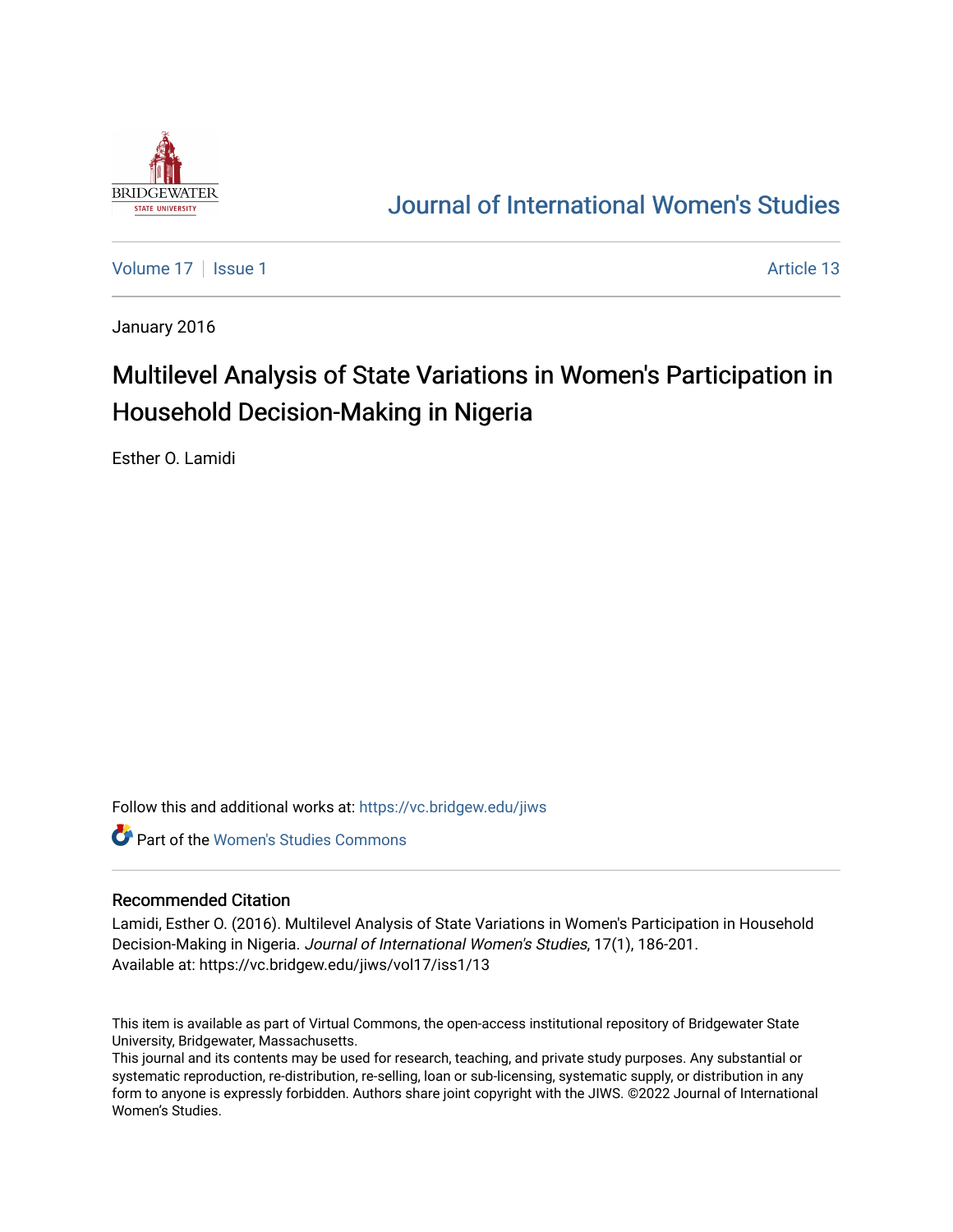Lamidi: Women's Participation in Household Decision-Making in Nigeria

This journal and its contents may be used for research, teaching and private study purposes. Any substantial or systematic reproduction, re-distribution, re-selling, loan or sub-licensing, systematic supply or distribution in any form to anyone is expressly forbidden. ©2016 Journal of International Women's Studies.

# **Multilevel Analysis of State Variations in Women's Participation in Household Decision-Making in Nigeria**

By Esther O. Lamidi<sup>1</sup>

#### **Abstract**

Although the past two decades featured burgeoning research on issues affecting women's lives in Nigeria, the existing studies of women's status and decision-making autonomy in the country leave important gap in their representations of the high level of sociocultural heterogeneity in the country. Using a nationally representative survey data, the 2013 Nigeria Demographic and Health Survey (NDHS,  $n = 26,306$ ), this study examines variations in women's decision-making autonomy across the 36 states and the Federal Capital Territory in Nigeria. A series of multilevel linear regression models revealed that Nigerian women's levels of participation in household decision-making varied significantly across states of residence. Particularly, women residing in states that practiced Sharia law reported significantly lower household decision-making autonomy relative to their counterparts in non-Sharia states. The implications of these findings for future research and stakeholders involved in women's affairs in Nigeria are discussed.

*Key Words:* Women, decision-making power, states, Nigeria

#### **Introduction**

 $\overline{\phantom{a}}$ 

The distribution of household decision-making power often reflects a balance of power within the household, one that has important implications for the well-being of household members (Friedberg & Webb 2006; Furuta & Salway 2006; Nikièma, Haddad, & Potvin 2008). Social status is also related to women's reproductive behaviors, including contraceptive use, fertility intentions and total number of births (Gage 1995; Isiugo-Abanihe 1994b; Jejeebhoy 1995; Morgan & Niraula 1995; Olaolorun & Hindin 2014).

There exist a number of works on women's autonomy in Nigeria. But the majority of previous studies examining the determinants of women's decision-making power in the country are based on data collected in the 1990s or earlier, and/or utilizing non-nationally representative samples (e.g. Feyisetan 2000; Gammage 1997; Kritz & Makinwa-Adebusoye 1999; Oyediran & Odusola 2004). Also, although previous research among Nigerian women suggests inter-ethnic variations in women's decision-making power, only a few studies examined such sociocultural variations. Few exceptions are Gammage's (1997) qualitative study in three states and Kritz's & Makinwa-Adebusoye's (1999) analysis using data collected in 1991. Variations in women's decision-making power across sociocultural contexts in Nigeria are crucial factors to consider in intervention programs aimed at improving the status of women across the country.

Geographic locations in Nigeria, such as states, widely vary in the extent to which they are subjected to, and have responded to, forces of social change, especially as it relates to western education and urbanization (Aka 1995; Isiugo-Abanihe 1994a). State and regional inequalities are

<sup>1</sup> Esther O. Lamidi is a doctoral student at Bowling Green State University, Bowling Green, Ohio. She works as a research assistant at the National Center for Family and Marriage Research, also at Bowling Green State University. She studies health and wellbeing of families, gender in families, and reproductive health. Email: elamidi@bgsu.edu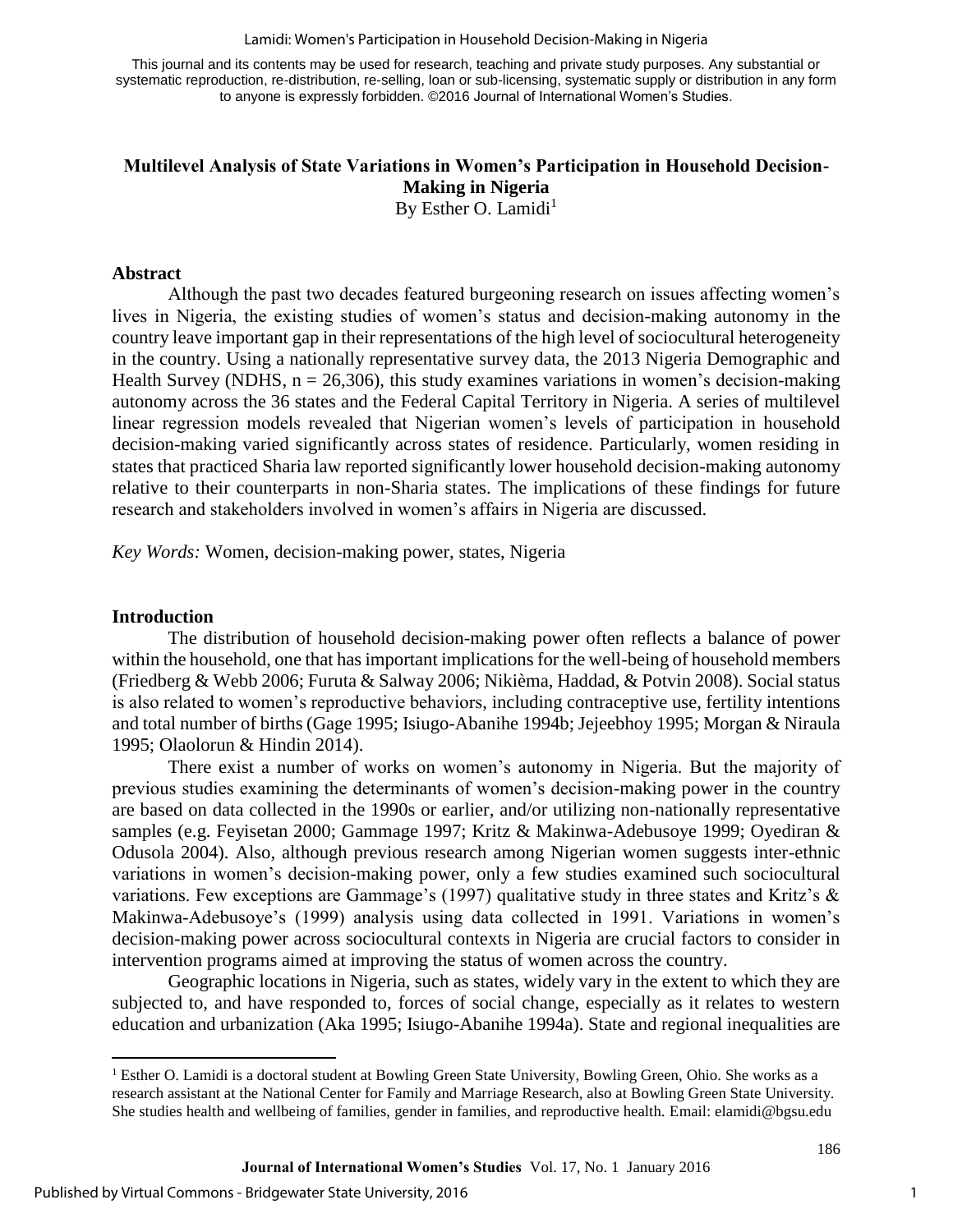not just inherited legacies of British colonial administration in Nigeria, but they have also been nurtured by various sociopolitical actions since the nation's independence (Aka 1995). Cultural practices also vary across space in Nigeria in ways that have implications for women's labor force participation, economic contributions to family expenditure and their status within the family (Kritz & Makinwa-Adebusoye 1999). Residents of some states in the northern part of Nigeria practice seclusion or "purdah" which restricts or forbids girl-child education, and often limits female labor force participation to the confines of the home (Hill 1972; Isiugo-Abanihe 1994a; 1994b). State variations in women's sociopolitical environment are further evidenced in the practice of Sharia law, an Islamic legal code, in some but not all states in Nigeria (Kalu 2003; Nmehielle 2004).

The present study makes an important contribution to the existing literature on women's decision-making power in sub-Saharan Africa by examining the more contemporary situation of women's decision-making power in the giant of Africa: Nigeria, the nation with one-sixth of the entire African population. Using a nationally representative survey data, the 2013 Nigeria Demographic and Health Survey (NDHS), the study examines variations in women's household decision-making power across the 36 states and the Federal Capital Territory, Abuja. In addition to her size, relative to other sub-Saharan African countries, Nigeria has one of the most heterogeneous social environments (Uthman 2008), suitable for examining spatial variations in women's decision-making power in the contemporary sub-Saharan African region.

### **Study Background**

Gender relations occur within the larger sociocultural context (Agarwal 1997). According to the ecological perspective, knowledge of the larger social environment in which the family is embedded, illuminates the understanding of social roles and relationships of men and women, within and outside of the family (McHale, Crouter, & Whiteman 2003). The ecological framework delineates four major subsystems (microsystems, mesosystems, exosystems, and the macrosystems) that shape individual's behavior (Bronfenbrenner 1977). In this study, I conceptualize household decision-making as reflective of couple-level interactions, but one that is influenced by the macrosystem (states) within which the family is situated. Social influences on women's lives operate at multiple levels, ranging from socio-legal influences at the state level, to constructions of meanings associated with social roles at the individual level (Cook, Heppner, & O'Brien 2005). That is, gender relations at the state level could condition women's bargaining power within the home. States could enact laws and implement policies and programs that increase women's access to socioeconomic resources - employment, education and health services. Alternatively, states could "reinforce existing gender-retrogressive biases within the family" (Agarwal 1997: 32). Although little is known about the ways by which the socio-legal environment shapes household bargaining in Nigeria, the contemporary legal terrain in the nation makes this task expedient.

The new democratic governance in Nigeria ushered in the adoption of a new constitution, the 1999 Constitution of the Federal Republic of Nigeria, which many human rights activists hoped would put an end to the years of human rights' violations in the country (Nmehielle 2004), particularly for women. However, the new constitution had barely gone into effect when twelve northern states, led by Zamfara state, declared Sharia law (Islamic legal system) as the dominant legal system for the states. The adoption of Sharia law connotes important changes that affect women's lives, such as constraints on female dress code and prohibitions of women from engaging

2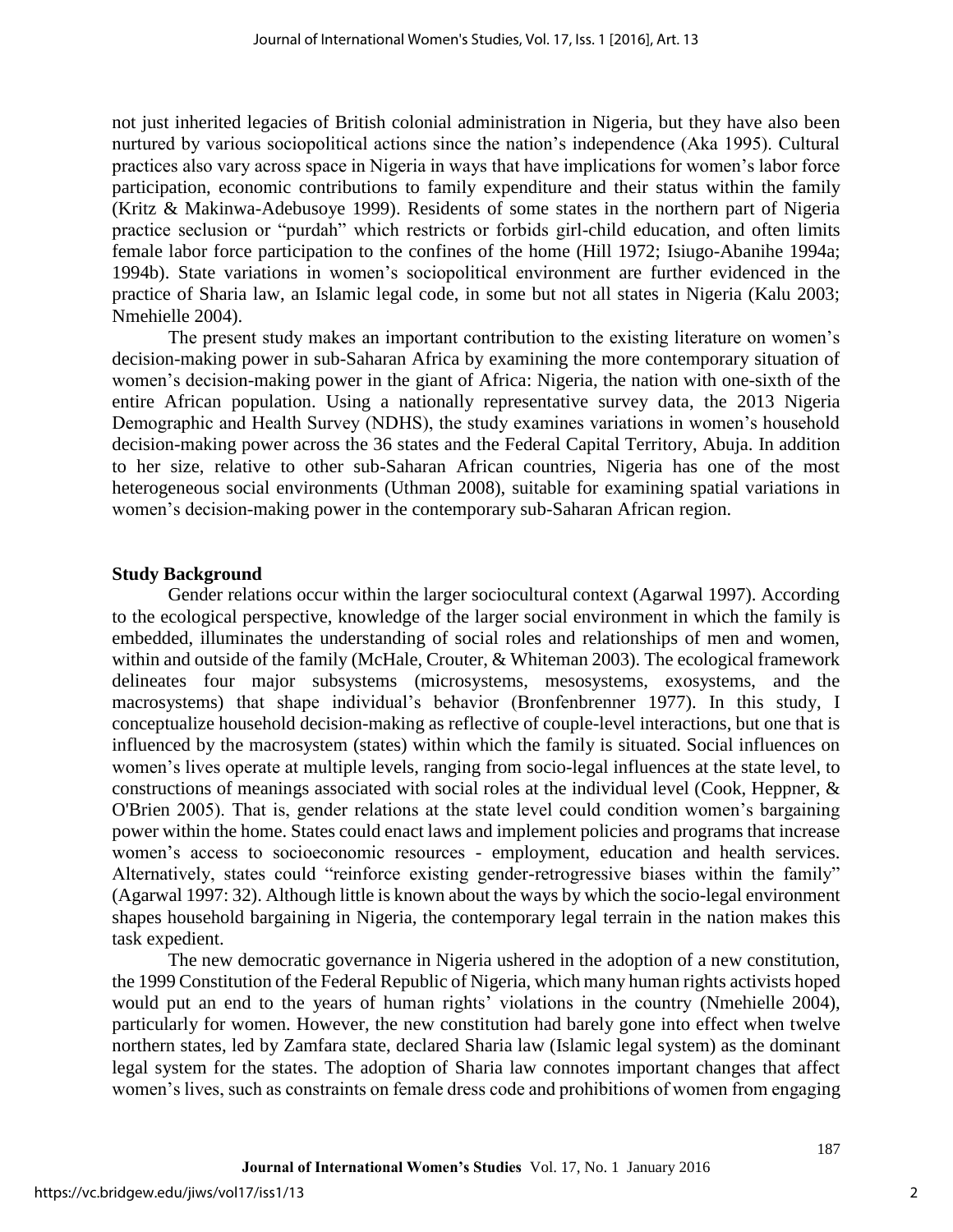in professions, businesses and activities that are considered 'un-Islamic' (Kalu 2003; Nmehielle 2004).

Sharia lawmay also disproportionately affect women through its impact on social institutions like economy and marriage as suggested by some accounts of Sharia-related changes in Sharia states in Nigeria. These include: women prevented from renting houses, riding motorcycles or boarding the same vehicles with men; drivers of commercial vehicles flogged for carrying female passengers; high school students required to wear hijab and prevented from wearing 'western-like' skirts or dresses; discouragement of women from pursuing law profession; termination of female nurses' appointments for wearing non-Sharia compliant uniforms; and women compelled to marry or risk being jailed (Adejumo 2011). Restrictions on public transportation by men and women in states implementing Sharia law may impede women's mobility and their access to social resources, including health care services (Kritz & Makinwa-Adebusoye 1999; Nmehielle 2004).

Compared to the national legal code, Sharia lawalso entails more severe sanctions, especially for deviating from the normative sexual and marital relationships (Kalu 2003; Nmehielle 2004). Apostasy and adultery or "unlawful sexual intercourse" are two famous violations under the Sharia law. Whereas the Nigerian Penal code stipulates two years' imprisonment for an adulterous act and no penalty for renunciation of one's belief (mostly but not only religious), both offences are punishable by death (stoning) under the Sharia law. The death sentences of Safiyat Hussaini Tungar and Amina Lawal by Sharia courts in Sokoto and Katsina states in Nigeria in the early 2000s have been subjects of public debates both nationally and internationally.

The inherent gender discrimination in Sharia courts is implicit in the unequal voices of men and women: "the testimony of two females equals that of one male" (Nmehielle 2004: 273). In addition, husbands cannot be charged for marital rape in Sharia court and Sharia law makes provisions for wife beating as long as the husband does not inflict grievous bodily harm on his wife (Ekhator 2015). It has also been argued that the strong system of male dominance in many Sharia states makes it easier for men to escape sanctions than women (Kalu 2003). Unlike cases of women like Safiyat and Aminat, four male eyewitnesses are required to prosecute men for adultery (Adejumo 2011).

Geographic boundaries could limit the opportunities available to women and the levels of discrimination against them (Scommegna 2012). High female illiteracy furthers women's vulnerability in states with cultures of male dominance (Kalu 2003). According to the United Nations International Educational Fund (UNICEF), three factors that inhibit women's advancement are "poverty, illiteracy and the weight of traditional discriminatory attitudes about women's status, rights and responsibilities" (2001: 280). Women's disadvantage, relative to men, often manifests in forms of socio-legal and institutional constraints on women's access to means of livelihood such as land, and network of support for their growth (Angel-Udinola & Wodon 2010). Therefore, women's decision-making power may vary across states with unequal access to education and differing economic opportunities available to women in Nigeria. Prior to the colonial conquest in the 19th century, most of the Islamic northern states engaged in Qur'anic education which has been linked with the practice of seclusion among Muslim women (Davis & Kalu-Nwiwu 2001; Pittin 1990). Due to the close link between western education and Christianity, coupled with the preexisting functional Islamic system of education, the Muslims in many northern states repelled western form of education for several decades, while many southern states pursued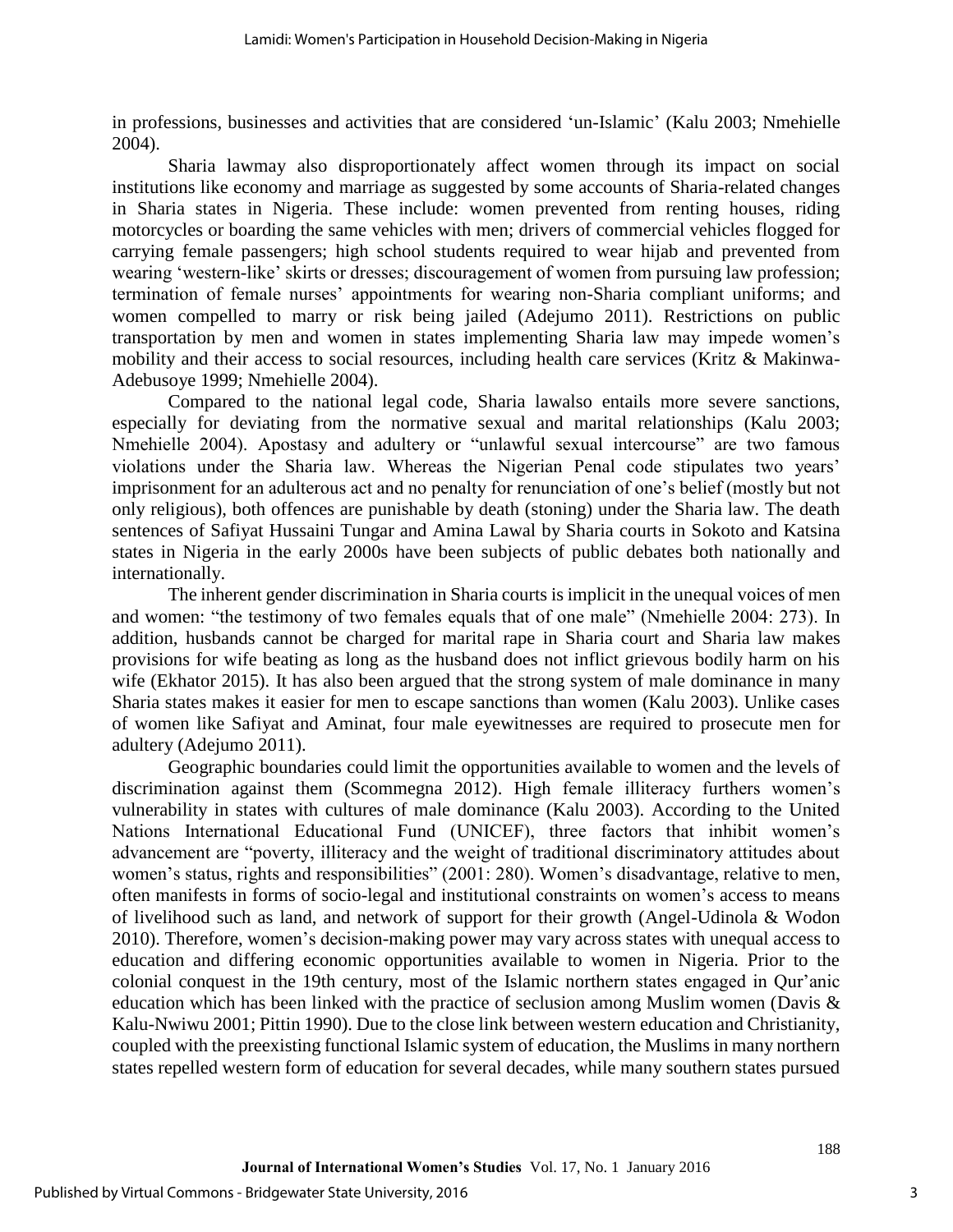educational advancement owing to its religious, administrative and commercial benefits (Pittin 1990).

Also, the spatial development and spread of western education in Nigeria suggest differences in status-enhancing opportunities for women across states. The first set of boys' and girls' schools in Nigeria were established in Lagos state in 1878 and 1895 respectively (Okonkwo & Ezeh 2008). By 1949, the missionaries had expanded their school creation activities to two other neighboring states, Ogun and Oyo. In the following years, educational institutions spread northward, reaching Onitsha (now in Anambra state), Calabar (currently part of Cross River state), Benin City in Edo state and subsequently other parts of the country (Davis & Kalu-Nwiwu 2001; Okonkwo & Ezeh 2008). Thus, in spite of efforts by the Federal Government to bridge the educational gaps across states in Nigeria, through the 1976 Universal Primary Education and the 1999 Universal Basic Education schemes, women's access to education remains unevenly distributed (Okonkwo & Ezeh 2008; Pittin 1990). The adult female literacy rates, defined as percentage of women who attended secondary school or higher, or who can read a whole or part of a sentence, ranges from 10 percent in Sokoto state to 93 percent in Imo state (National Population Commission (NPC) [Nigeria] and ICF International 2014).

In most parts of Nigeria, women are expected to financially support themselves and their children (Kritz & Makinwa-Adebusoye 1999). However, variations in women's economic status across states in Nigeria stem from factors such as: restraints on physical mobility of women in states practicing seclusion (Hill 1972; Nmehielle 2004), differing access to western education (Okonkwo & Ezeh 2008; Pittin 1990) and varied subsistence patterns contingent on resource availability in the different geographical environments (Kritz & Makinwa-Adebusoye 1999).

In view of the above literature, the present study models state-variations in women's decision-making power in Nigeria as a function of state female literacy rate, female labor force participation and the practice of Sharia. Drawing on the ecological perspective, the paper analyzes variations in women's participation in household decision-making across the different states in Nigeria in its attempt to answer two major questions: 1) Do women's decision-making autonomy vary across states in Nigeria? 2) What factors account for state variations in women's participation in household decision-making in Nigeria?

I controlled for a range of individual-level covariates of women's decision-making power: education, employment, household wealth, urban residence, religion, polygyny, age, age gap between women and their spouses and total number of children, in the analyses. The bargaining hypothesis postulates that household decision-making is determined by who controls and allocates economic resources within the family (Mabsout & van Staveren 2010; Manser & Brown 1980; Staveren & Odebode 2007). In support of the bargaining model, greater household decisionmaking autonomy has been found among women with primary and secondary education, relative to those with no education (Acharya et al. 2010; Kritz & Makinwa-Adebusoye 1999; Nigatu et al. 2014). Similarly, women who work are more likely to participate in household decision-making than unemployed women (Acharya et al. 2010). Household wealth appears to be a strong correlate of household decision-making power (Acharya et al. 2010), but the direction of the relationship is less established (Friedberg & Webb 2006).

Couples living in urban areas are more likely to jointly make reproductive decisions than rural residents (Feyisetan 2000). Religion represents an indelible aspect of family life in Nigeria (Ojo 1997) and being a Muslim woman in Nigeria is associated with lower decision-making power in the family (Kritz & Makinwa-Adebusoye 1999). Catholics and other Christian women have about twice the odds of joint reproductive decisions with their spouses as Muslim women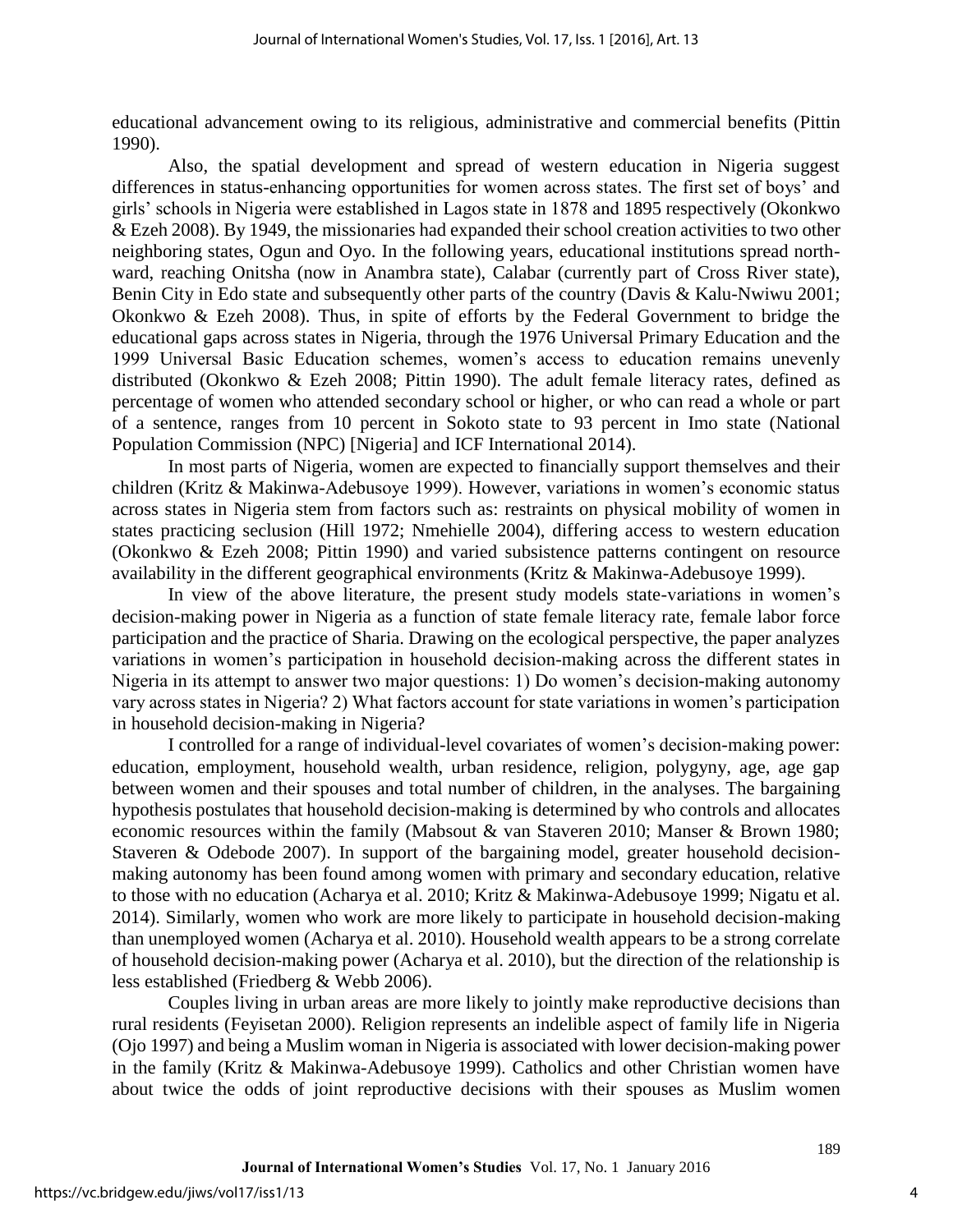(Feyisetan 2000). Nucleation of the family presents an opportunity for women to actively participate in household decision-making (Sathar & Kazi 1997) but polygyny may enable women to "head" their respective household units. Polygynous husbands are more likely to be irregular visitors to their wives than husbands in nuclear households (Gage 1995; Kritz & Makinwa-Adebusoye 1999). Further, women in polygynous households are known for collaborative efforts at maximizing household chores and child care and such cooperative effort could increase women's authority in the family (Oppong & Abu 1987). Age differences among polygynous couples (Kritz & Makinwa-Adebusoye 1999), may, however, mean reduced authority for polygynous wives.

Age has been shown to be one of the strongest determinants of women's status in Africa (Gage 1995) and in other developing countries like Pakistan (Sathar & Kazi 1997). In Nigeria, older women have higher decision-making power than younger women (Kritz & Makinwa-Adebusoye 1999) and they stand better chances of communicating with their husbands about family-related issues (Feyisetan 2000; Gage 1995). In Nigeria (Kritz & Makinwa-Adebusoye 1999), and elsewhere (Gage 1995; Morgan & Niraula 1995), women with more children tend to have greater decision-making autonomy.

#### **Methods**

#### *Data*

This study utilizes data from the 2013 Nigeria Demographic and Health Survey (NDHS). NDHS is a nationally representative study of socioeconomic characteristics, reproductive patterns and health behaviors of reproductive-age women (15-49 years) in Nigeria. The survey was locally implemented by the Nigerian National Population Commission (NPC) but funded by various international bodies such as ICF Macro, an ICF International Company, (through the USAIDfunded MEASURE DHS program), the United Kingdom Department for International Development (DFID) and the United Nations Population Fund (UNFPA). In 2013, the survey included a number of questions on household decision-making dynamics. The design of the NDHS and the procedure for its data collection has been detailed elsewhere (see National Population Commission [Nigeria] and ICF International 2014).

#### *Sample*

About 38,948 women aged 15-49 were surveyed in the 2013 NDHS. The analytic sample for this study includes all women aged 15 to 49 who were married or living with their unmarried partners at the time of interview ( $n = 27,274$ ). About 558 women did not answer one or more questions on household decision-making (my dependent variable) and were therefore excluded from the analysis. Also, because this study focusses on household decision-making at the couple level, I excluded respondents who identified "someone else" or "other" person(s) outside of the couple dyads as the person with the absolute power in one or more household decision-making area. Ninety five women (0.36%) identified someone other than their partners as having a final say in one out of the four decision-making areas examined; 18 women (0.07%) in two decision-making areas; 11 (0.04%) in three; and only two women (0.01%) in all four decision-making areas. Twofifth (40%) of all the women with primary household decision makers outside of the couples resided in just three states. Therefore, due to their non-random distribution, I excluded from the analysis, women who reported unknown persons or extended family members as having the final say in their household decision-making. Lastly, I dropped about 284 women who had invalid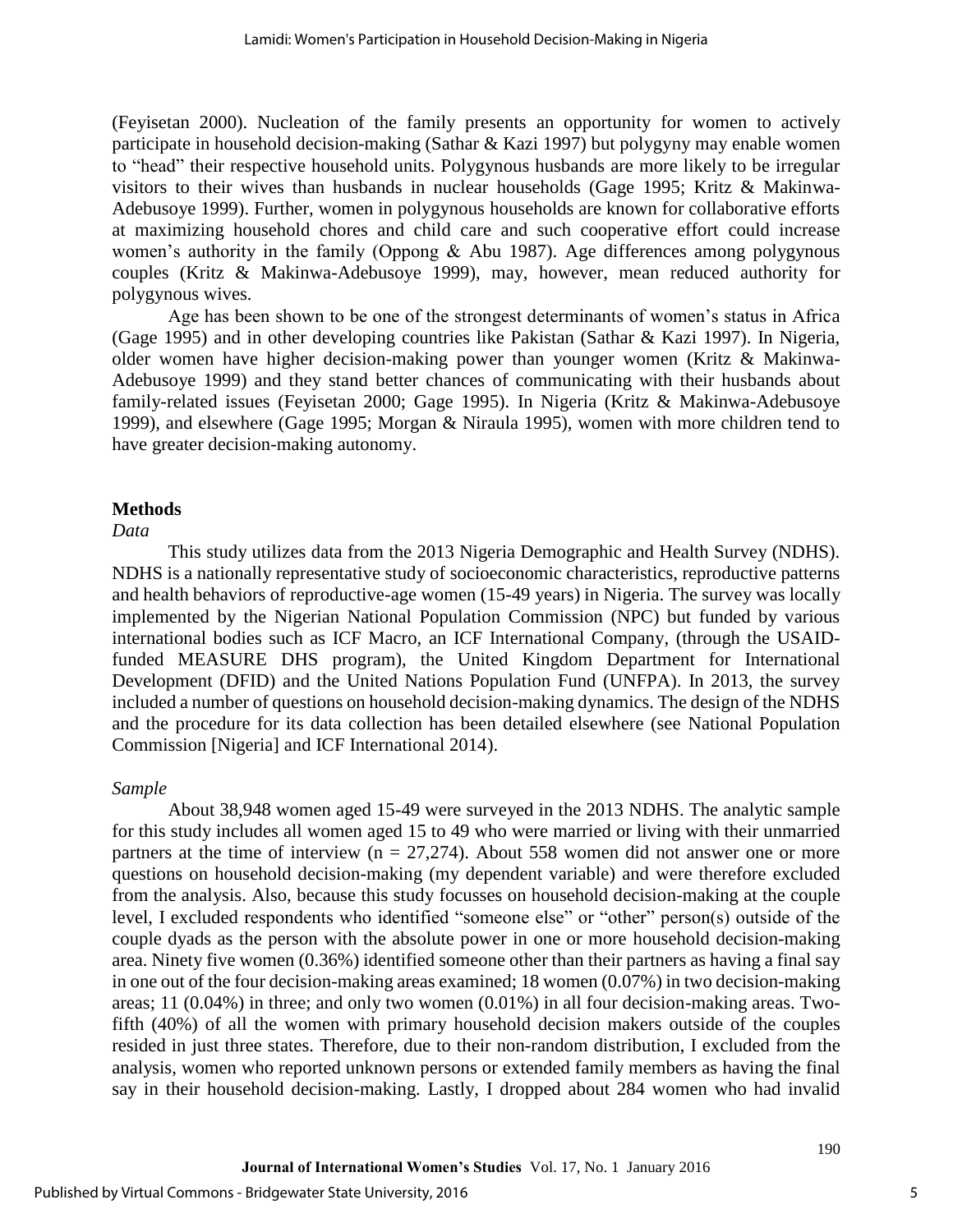answers on more than one focal variable included in the analysis. The above diminutions left a final sample size of 26,306 women clustered within 36 states and the Federal Capital Territory.

#### **Measures**

#### *Outcome Variable*

The main outcome variable in this study is women's decision-making power. In the 2013 NDHS, women were asked four questions about who had the final say in certain household decision-making areas. These include decisions about: (1) what to do with money husband earns (2) respondents' health care (3) large household purchases and (4) visits to family or relatives. Responses to these items ranged from respondent alone (1), respondent and husband/partner (2), husband/partner alone (4), someone else (5) and other (6).

Similar to previous studies (e.g. Kritz & Makinwa-Adebusoye 1999; Nigatu et al. 2014; Steele & Goldstein 2006), the four items were recoded into an ordinal measure of household decision-making power such that, a value of "0" indicates an absolute say by the male partner and a value of "1" signals joint decision-making by the couple. I assigned a value of "2" to women who reported having the final say in a household decision-making area. I then used the four new variables indicating women's participation in each of the four decision-making areas, relative to their partners, to create a composite scale of household decision-making power. The four items showed a high level of internal consistency (cronbach's alpha  $= 0.82$ ). The decision-making scale for this study ranges in values from "0" to "8" with a higher value representing greater participation in household decision-making.

#### *Covariates of Women's Decision-making Autonomy*

A wide range of individual-level covariates of women's decision-making autonomy identified in previous studies (e.g. Feyisetan 2000; Kritz & Makinwa-Adebusoye 1999; Nigatu et al. 2014; Steele & Goldstein 2006) were included in the analysis. These include: education**,**  household wealth, employment, urban residence, religious affiliation, polygyny, number of children, age, age gap between women and their spouses and ethnicity. Education is measured with four categorical variables indicating women with no education (reference group), primary education, secondary education, and higher levels of education. I categorized respondents as unemployed (0), professional (1) or non-professional employees (2). I considered the professional, technical and managerial jobs as professional jobs and all other jobs (clerical, sales, agricultural, services and manual jobs) as non-professional jobs.

Household wealth or facilities is an ordinal measure describing the poorest (1), poorer (2), middle (3), richer (4) and the richest (5) households. Urban residence is coded "1" if a woman lived in an urban area and "0" if otherwise. Women identified themselves as Protestants or other Christians (reference category), Muslims, Catholics and traditionalists or members of other religions. A woman is classified as being in a polygamous union if she indicated that her spouse had at least one other wife. I controlled for the total number of children each woman had.

The respondents reported their age and age of their current husbands or partners in years but 160 women (0.6% percent of the total sample), failed to report the age of their spouses. Though relatively small in number, compared to my total sample size, these respondents had valid cases on all the other variables in my analysis. I, therefore, included them in the analyses. I substituted the mean spouse age, estimated in a linear regression of spouse age on all the other variables in the multivariate analysis, for the missing values on spouse age. I accounted for the effects of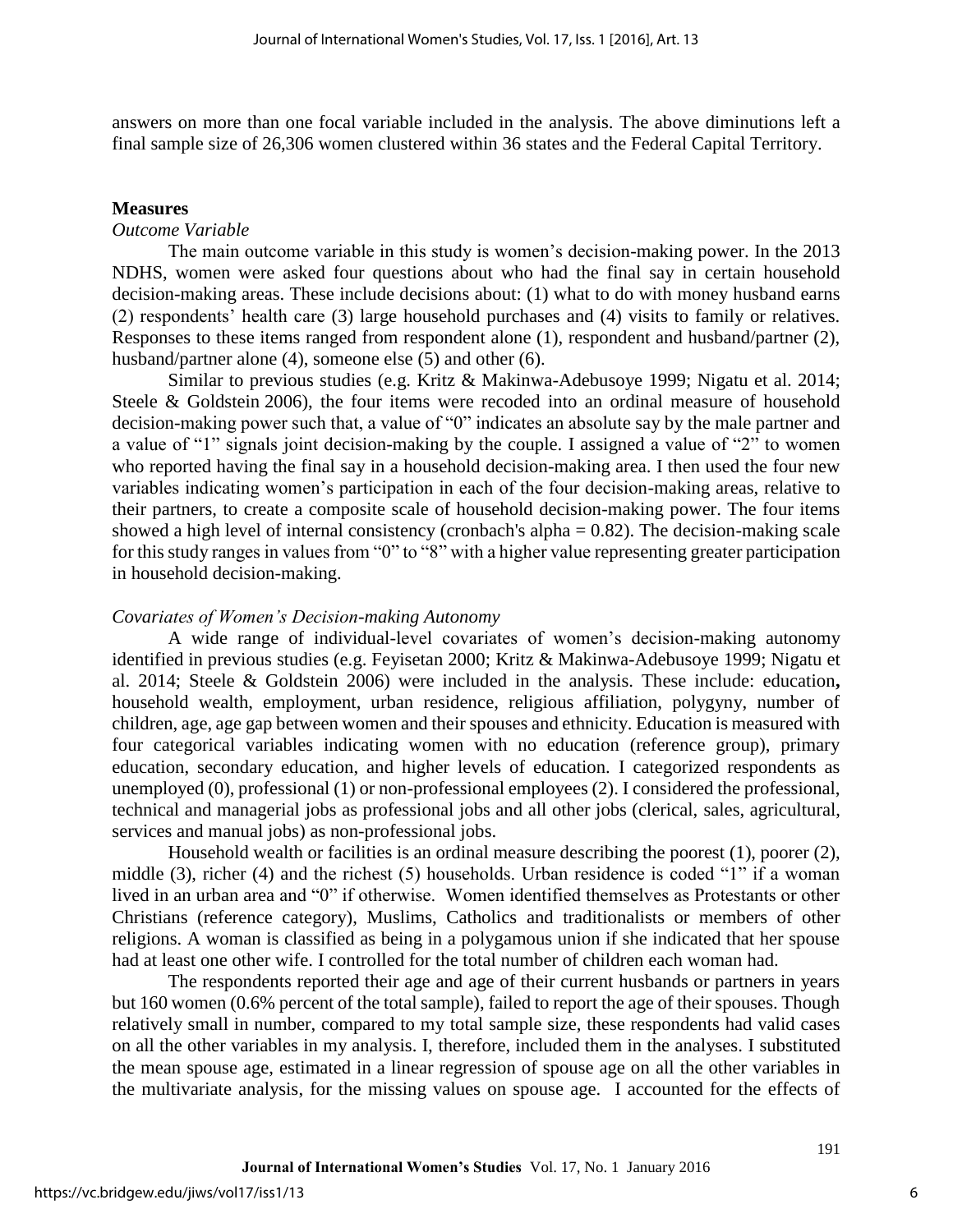memberships in five major ethnic groups identified in previous studies (Mberu & Reed 2014), Hausa/Fulani/Kanuri, Igbo, Niger-Delta, Middle Belt and Yoruba on women's household decision-making.

#### *State-Level Predictors*

The analysis examines three state-level characteristics that previous research suggests are related to women's decision-making autonomy (e.g. Kritz & Makinwa-Adebusoye 1999; Okonkwo & Ezeh 2008; Pittin 1990). The three measures of Sharia, female literacy and employment, are derived from averages of the individual-level data to the state-level. Although Nigeria's census provides information about literacy rates and female labor force participation in each state, the most recent census was conducted at least seven years prior to the 2013 NDHS. Contextual factors derived from individual-level Demographic and Health Survey data have, however, been used in many previous studies (e.g. Elfstrom & Stephenson 2012). A binary variable was used to show how women residing in Sharia states compared to those living in non-Sharia states in their decision-making power. Percent literate (a variable) helped describe the proportion of women who were able to read part or all of a sentence, whereas percent employed delineated the share of women who were active in the labor force, in each state.

#### **Analytical Strategy**

The first part of the analysis presents the summary of the individual and state-level characteristics. The data structure, women as nested within states, necessitates a multilevel modelling strategy. Hence, I employed the multilevel linear regression models in estimating the impact of individual women's and state-level characteristics on women's household decisionmaking autonomy. Multilevel modeling allows the estimation of the variance in women's decisionmaking power at both the individual level (Level 1) and at the state level (Level 2). All the individual-level predictors of women's decision-making power are specified as fixed effects.

First, I estimated a variance components model (Model 1) to determine whether the variance in women's decision-making autonomy differs across states (Hypothesis 1). Model 2 presents the coefficients associated with the individual-level predictors while allowing the average women's decision-making power to vary across states. I examined the relationship between the state-level characteristics and women's decision-making autonomy in Model 3 while Model 4 includes all the individual-level and state-level predictors in the analysis. The models are estimated with Stata (Version 13) using maximum likelihood estimation method. Multilevel approach permits me to test whether or not the effects of the individual-level predictors of women's decisionmaking autonomy vary across states but such tests are beyond the scope of this study. All analyses were weighted to produce results that are representative of all Nigerian women.

#### **Results**

Table 1 presents the weighted means and proportions for my analytic sample. As shown on the table, Nigerian women demonstrated relatively low levels of participation in household decision-making ( $M = 1.73$ ,  $SD = 1.93$ ) in 2013. Nearly half (49%) of all the women in this study had no single year of education and less than one-third (32%) graduated from high (secondary) school or its equivalent. As such, close to half (44%) of them lived in indigent households. Also, nearly one-third (29%) of Nigerian women were unemployed in the year 2013. In line with the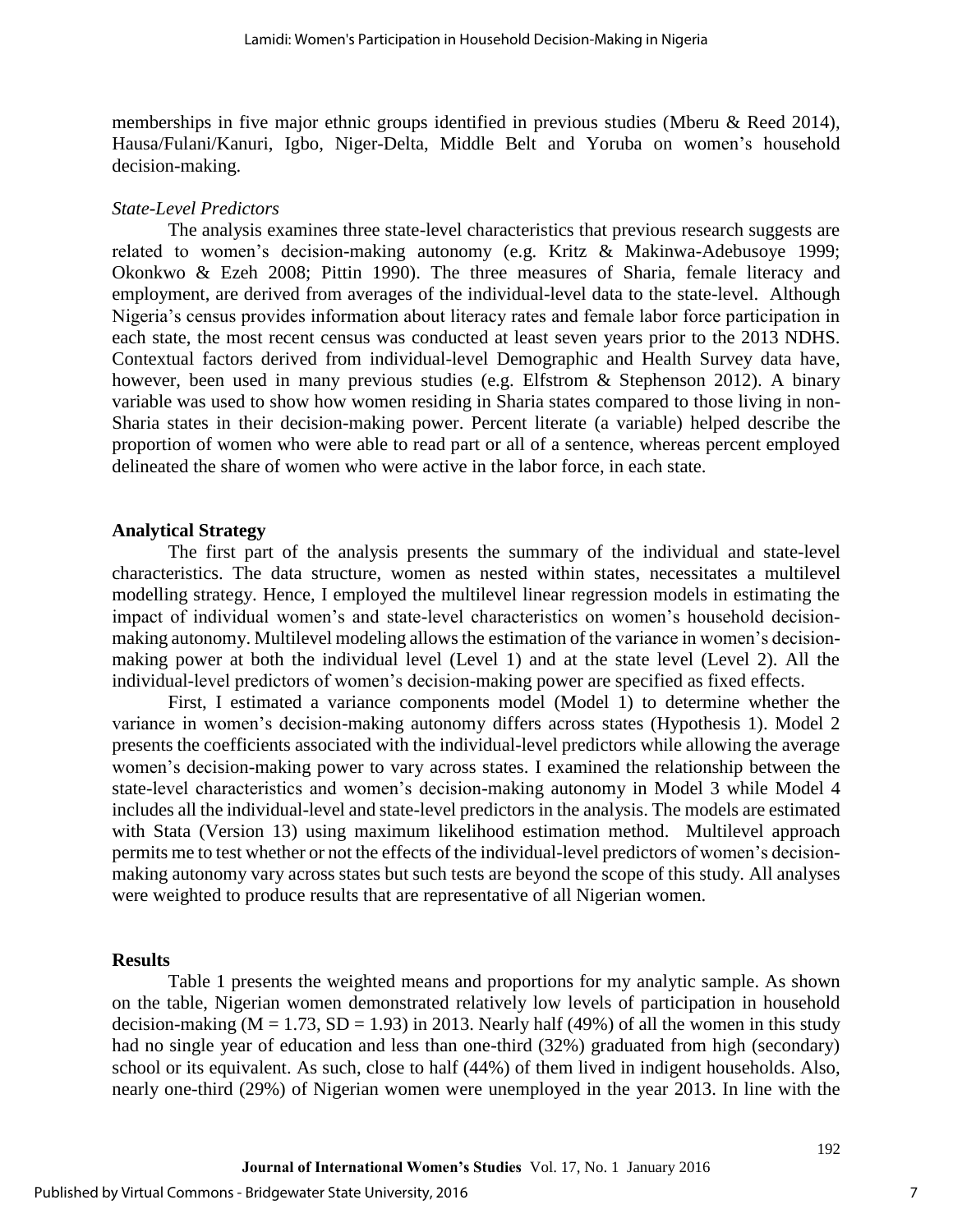2006 reports of the Nigerian Federal Ministry of Women Affairs and Social Development, the majority (93%) of those women who were actively involved in the labor force had nonprofessional, rather than professional jobs. The sample also had more rural dwellers (64%) than urban residents (36%).

More Muslims (61%) than Christians (37%) and women with other religious beliefs (2%) were surveyed in the 2013 NDHS. Catholicism, unlike Protestantism, is not widespread in Nigeria; only eight percent of all women identified as Catholics. About 33 percent of Nigerian women had spouses who were either married to, or cohabiting with other women in polygynous relationships. The respondents had an average of four children. Women in this study range from 15 years to 49 years of age, with a mean of 31 years ( $SD = 8.8$ ). It appears very uncommon for Nigerian women to marry or cohabit with younger men, or to have spouses who are about the same age as they are. On average, the women in this study were married to or cohabiting with men who were about 10 years older than them. Greater number of Hausa/Fulani/Kanuri women is represented in this study than members of other ethnic groups. Slightly more than half of all the women (53%) lived in states that practiced Sharia law. Percent women literate ranges from six percent to 94 percent, with a mean of 41 percent and percent employed women ranges from 29 percent to 96 percent, with a mean of 72 percent.

Table 2 provides descriptive statistics for the outcome variable and three state-level correlates of women's household decision-making autonomy. Nigeria's 36 states and the Federal Capital Territory were ranked based on their average women's decision-making power. The results show that, on a scale of women's decision-making autonomy ranging from zero to eight, women residing in Ekiti state reported the highest average decision-making power ( $M = 3.6$ ,  $SD = 3.02$ ) whereas respondents living in Sokoto state reported the least participation in household decisionmaking ( $M = 0.1$ ,  $SD = 0.5$ ). States where women reported relatively low household decisionmaking power - below the national average of 1.73 - also ranked low on female literacy and employment rates and majority of such states practiced Sharia. Put differently, Sharia states stand out, for their relatively lower literacy and lower female labor force participation rates, in this study. Eight out of the ten states with the lowest female literacy rates were Sharia states. Similarly, of all the fifteen states with women's employment rates below 70 percent, 12 were Sharia states.

The results of the multilevel regression models are presented in Table 3. First I estimated a random analysis of variance (ANOVA) model for women's decision-making autonomy in order to determine the amount of total variation in women's decision-making power that is attributable to differences among women in the same state (Level 1) versus the differences across states (Level 2). The results presented in Model 1 indicate a substantial variation in women's decision-making autonomy across states in Nigeria. Thirty five percent of the total variability in women's participation in household decision-making occurred across states while 65 percent existed within states.

The second model is a Level 1 analysis of covariance (ANCOVA) model that examines the relationship between the individual-level variables and women's decision-making power, while allowing the intercept to vary at both the individual and state levels. I found that women's participation in household decision-making increased with increase in education and household wealth. Compared to those with no education, women with primary, secondary and higher education had significantly greater household decision-making power, net of other predictors of women's decision-making autonomy. On average, women who worked (both professional and non-professional jobs) participated more in household decision-making than those who did not work. Urban residence does not significantly predict women's decision-making autonomy in this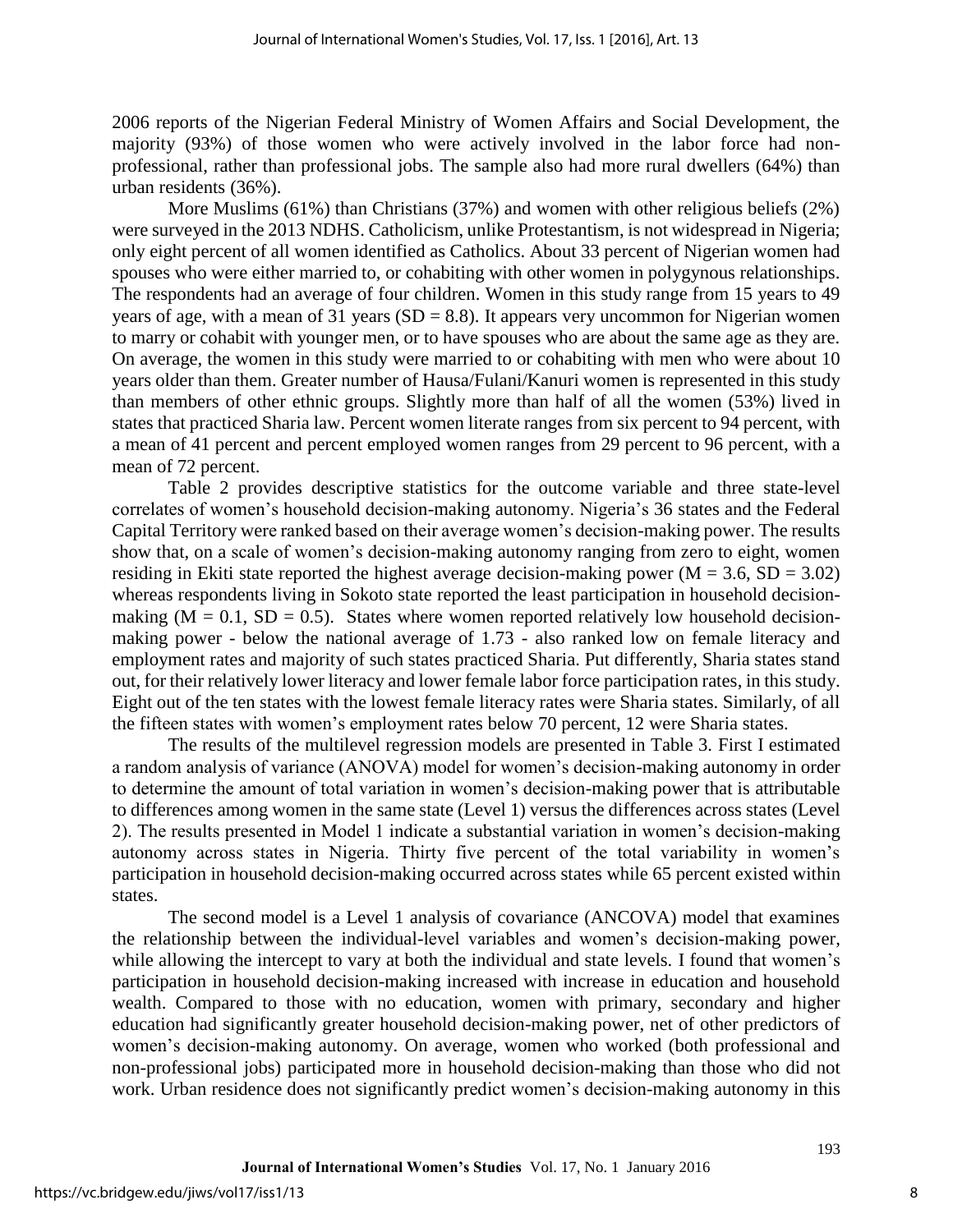study. Muslim women exhibited significantly lower household decision-making power, whereas Catholic women reported significantly higher household decision-making autonomy, than Protestants, net of the controls for other covariates. After accounting for the effects of other predictors, polygynous women compared to monogamous women in their household decisionmaking autonomy. Women's decision-making power diminished with higher-order births but older women reported significantly greater participation in household decision-making, net of controls for other covariates in the model. Controlling for other predictors of women's decisionmaking power, members of all other ethnic groups in Nigeria demonstrated greater participation in household decision-making than the Hausa/Fulani/Kanuri women.

Accounting for individual-level predictors of women's decision-making power in Model 2 yields a modest intraclass correlation of 0.16 suggesting that most (84%) of the variation in women's decision-making autonomy occurred at the individual level. Models 3 and 4 describe the relationship between women's participation in household decision-making and the state-level characteristics. The results reveal significantly lower decision-making power among women living in Sharia states relative to their counterparts in states that were yet to adopt the Sharia law. The coefficient of Sharia remained significant even after controlling for differences in sociodemographic characteristics among women living in each state. Women residing in states with higher share of literate women exhibited higher decision-making autonomy than those in states with smaller percent of literate women (Model 3). However, the effect was mediated by the individual-level predictors in the model. Lastly, percent employed in each state had no significant association with women's decision-making autonomy, net of controls for individual-level and other state-level characteristics. The results of the relationship between women's decision-making power and the individual-level predictors in the final model changed very little from those reported in Model 2.

#### **Discussion**

The close link between fertility behaviors and women's autonomy in households (Gage 1995; Isiugo-Abanihe 1994b; Jejeebhoy 1995; Morgan & Niraula 1995; Olaolorun & Hindin 2014) necessitates adequate understanding of factors influencing women's participation in household decision-making in high-fertility nations like Nigeria. The few existing studies of determinants of women's decision-making autonomy in Nigeria (Feyisetan 2000; Gammage 1997; Kritz & Makinwa-Adebusoye 1999), utilized non-nationally representative and dated data. More importantly, many of these studies fail to duly account for the high level of sociocultural heterogeneity in the country.

Drawing on the ecological perspective, the present study examines state variations in women's decision-making power in Nigeria in order to answer two main questions: 1) Do women's decision-making autonomy vary across states in Nigeria? 2) What factors account for state variations in women's participation in household decision-making in Nigeria? I found that, in 2013, Sharia states in Nigeria had distinctively lower literacy and lower female labor force participation rates, relative to non-Sharia states in the country. The results of a series of multilevel models showed significant variations in Nigerian women's participation in household decisionmaking across states. Women who resided in states with Sharia law reported significantly lower household decision-making autonomy relative to their counterparts in non-Sharia states. Also, women's decision-making power increased with increase in percent literate women in each state even though much of the effect was mediated by the individual-level characteristics. Significant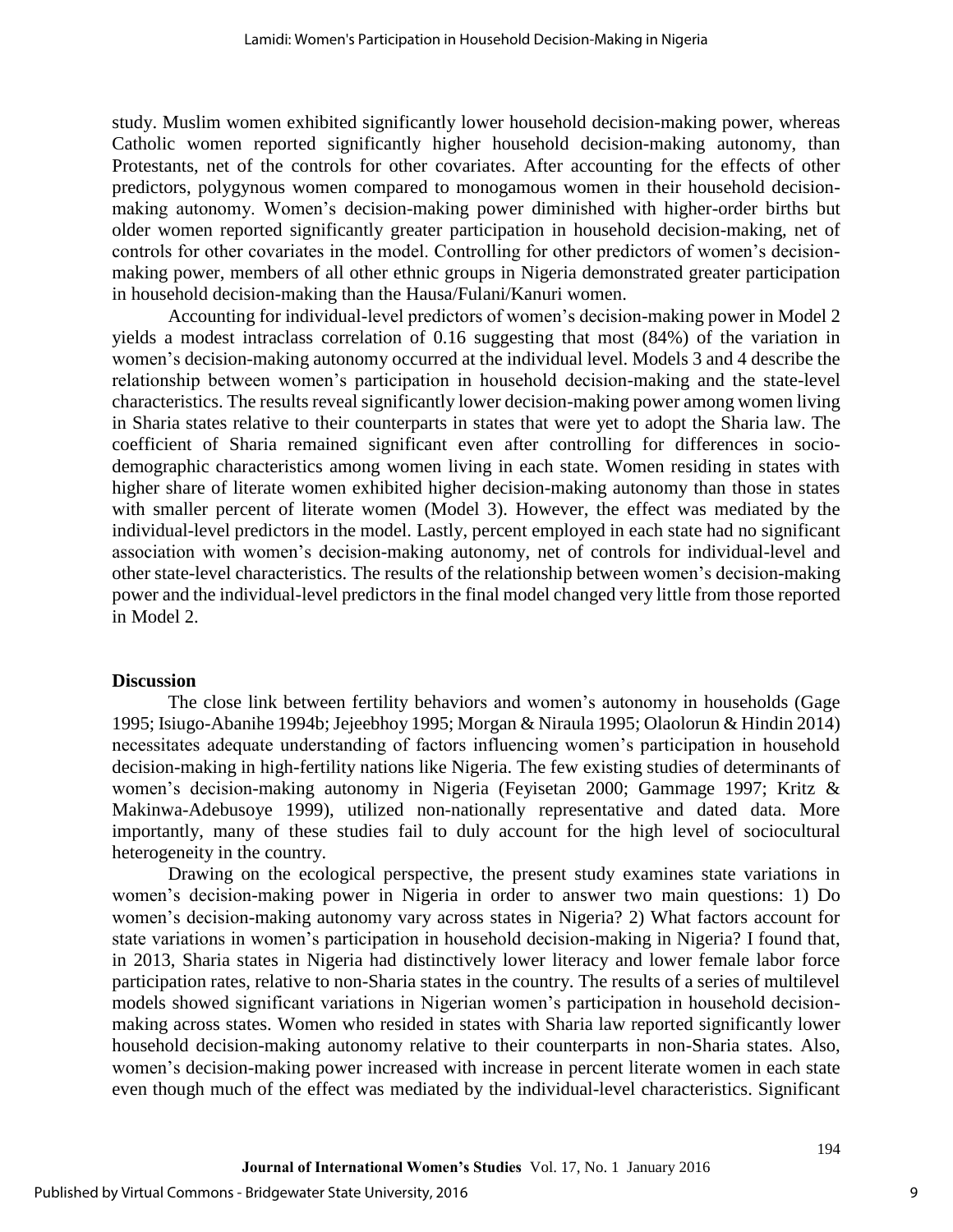individual-level predictors of women's decision-making power in this study include: education, household wealth, employment, religion, number of children, age and ethnicity.

Individuals and organizations involved in planning and implementation of programs aimed at empowering women need to be aware of how state variations in women's decision-making autonomy in Nigeria could possibly impact their successes. The above results suggest that a onesize-fits-all approach in women's empowerment programs will yield limited results in Nigeria due to the significant state variations in women's decision-making power. Large scale provision of contraceptives to women in Sokoto state, for instance, may be less effective in lowering fertility than in Ekiti state because of the higher levels of women's involvement in household decisionmaking in the latter than in the former. The findings also points out the need for more empowerment programs targeting women in states exhibiting lower average decision-making power. More so, policy-makers, particularly in Sharia states in Nigeria, need to enact policies aimed at improving the status of women. Enhancing Nigerian women's access to western education, particularly in Sharia states, could potentially increase their household decision-making autonomy, thereby improving their reproductive health.

It is equally important for future research on women's decision-making in Nigeria to take into consideration different aspects of sociocultural heterogeneity in the country. Although differences in cultural beliefs and practices are salient to variations in women's decision-making autonomy across Nigeria, factors other than culture may explain the lower average decisionmaking autonomy among residents of Osun state, compared to those in Ekiti states<sup>2</sup> (Table 2).

Like its antecedents, this paper is not without limitations. First, due to data limitation, the study examines only three state-level characteristics derived from aggregate individual-level data—Sharia, percent literate and percent employed. However, previous analyses have utilized similar individual-level data to generate contextual characteristics (e.g. Elfstrom & Stephenson 2012). Secondly, this study analyzes household decision-making at the couple level. I encourage future research to broaden the scope of studies of household decision-making dynamics by analyzing decision-making authority outside of the couple relationships such as the role of children and extended family members in household decision-making dynamics. Lastly, analyses of broader context-specific characteristics, at multiple levels (local, community and state), that influence gender relations within the household will greatly benefit the gender discourse in Nigeria.

This study demonstrates the importance of sociopolitical context in household decisionmaking. It reveals significant variations in women's decision-making autonomy across states in the giant of Africa: Nigeria. Majority of states with the lowest women's average decision-making autonomy in Nigeria also have lower percent literate women, percent employed women and practice Sharia. This research has laid important background for future studies to further explore the interaction between gender relations within the family and contextual factors in understanding women's household decision-making autonomy.

 $\overline{\phantom{a}}$ 

<sup>&</sup>lt;sup>2</sup> Residents of both Osun and Ekiti states are predominantly Yoruba in their ethnic identification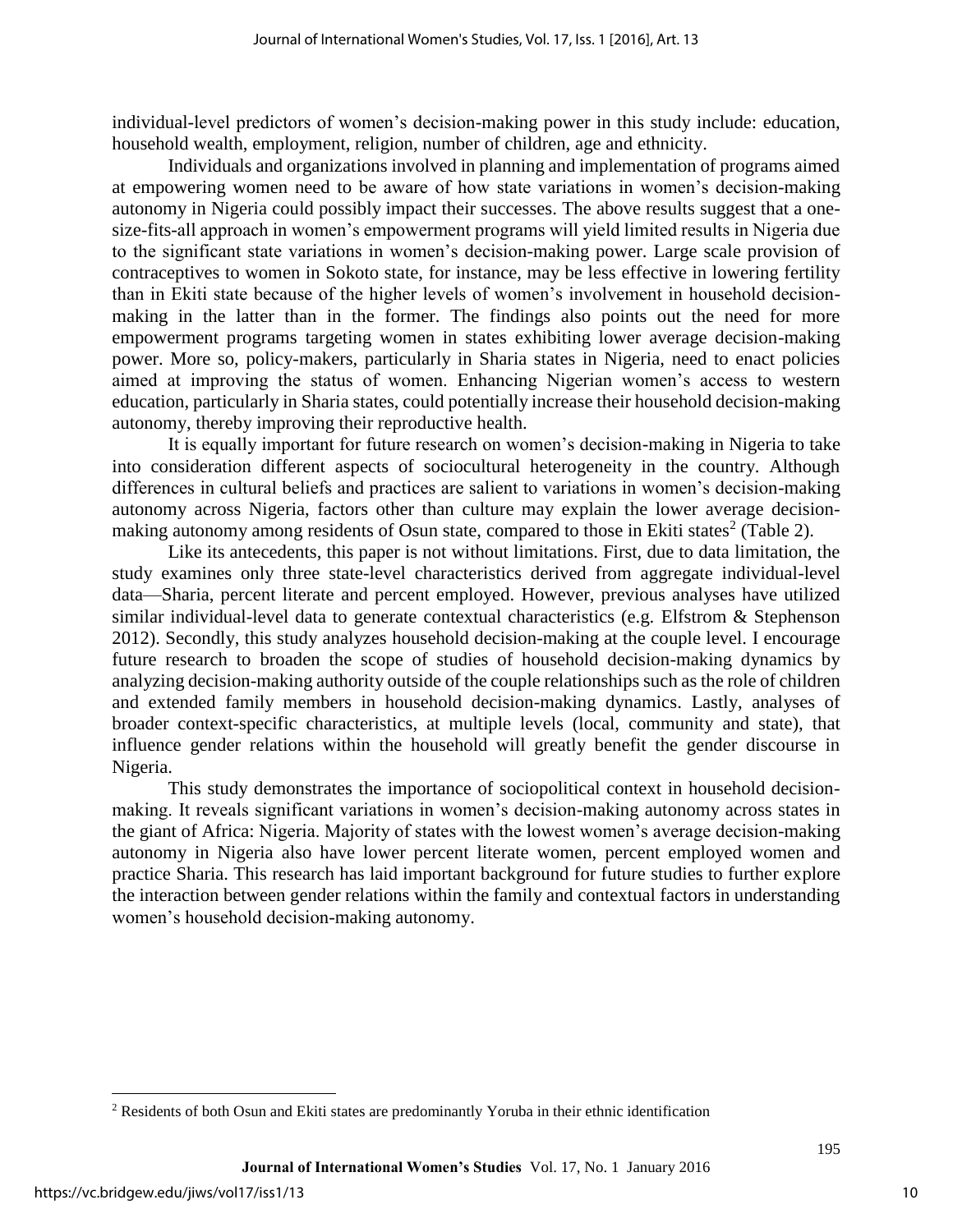### **References**

- Acharya, D. R., Bell, J. S., Simkhada, P., van Teijlingen, E. R., & Regmi, P. R. (2010). Women's autonomy in household decision-making: a demographic study in Nepal. *Reproductive health*, *7*(1), 15.
- Adejumo, A. O. (2011). The dynamics of Sharia adoption in northern Nigeria and women rights: An ethical analysis. *Global Journal of African Studies, 1*(1), 24-29.
- Agarwal, B. (1997). "Bargaining" and gender relations: Within and beyond the household. *Feminist Economics, 3*(1), 1-51.
- Aka, E. O. (1995). Regional inequalities in the process of Nigeria's development: Socio-Political and Administrative Perspective. *Journal of Social Development in Africa*, *10*(2), 61-80.
- Angel-Udinola, D., & Wodon, Q. (2010). Income generation and intra-household decision making: A Gender analysis for Nigeria. J. S. Arbache, A. Kolev, and E. Filipiak (Ed.), *Gender disparities in Africa's labour markets* (pp. 381-406). Washington, DC: World Bank.
- Bronfenbrenner, U. (1977). Toward an experimental ecology of human development. *American Psychologist, 32*(7), 513-531.
- Cook, E. P., Heppner, M. J., & O'Brien, K. M. (2005). Multicultural and gender influences in women's career development: an ecological perspective. *Journal of Multicultural Counseling & Development, 33*(3), 165-179.
- Davis, T. J., & Kalu-Nwiwu, A. (2001). Education, ethnicity and national integration in the history of Nigeria: Continuing problems of Africa's colonial legacy. *Journal of Negro History*, 1-11.
- Ekhator, E. O. (2015). Women and the Law in Nigeria: A Reappraisal. *Journal of International Women's Studies*, *16*(2), 285-296.
- Elfstrom, K. M., & Stephenson, R. (2012). The role of place in shaping contraceptive use among women in Africa. *PloS one*, *7*(7), e40670.
- Federal Ministry of Women Affairs and Social Development (2006) *Nigeria national gender policy: Situation analysis/framework.* Abuja: Federal Republic of Nigeria.
- Feyisetan, B. J. (2000). Spousal communication and contraceptive use among the Yoruba of Nigeria. *Population Research and Policy Review, 19*(1), 29-45.
- Friedberg, L., & Webb, A. (2006). *Determinants and consequences of bargaining power in households*. Center for Retirement Research, Working Paper 12367. Boston: Boston College. Available via http://www.nber.org/papers/w12367. Cited October 17, 2013
- Furuta, M., & Salway, S. (2006). Women's position within the household as a determinant of maternal healthcare use in Nepal. *International Family Planning Perspectives, 32*(1), 17- 27.
- Gage, A. J. (1995). Women's socioeconomic position and contraceptive behavior in Togo. *Studies in Family Planning*, 264-277.
- Gammage, S. (1997). *Women's role in household decision making: A case study in Nigeria.* Washington, DC: International Centre for Research on Women.
- Hill, P. (1972). *Rural Hausa: A village and a setting*. New York: Cambridge University Press.

Isiugo-Abanihe, U. C. (1994a). *Nuptiality patterns, sexual activity, and fertility in Nigeria*. DHS Working Papers No 16. Maryland: Macro International Inc. Available via http://dhsprogram.com/publications/publication-WP16-Working-Papers.cfm. Cited 08 June 2014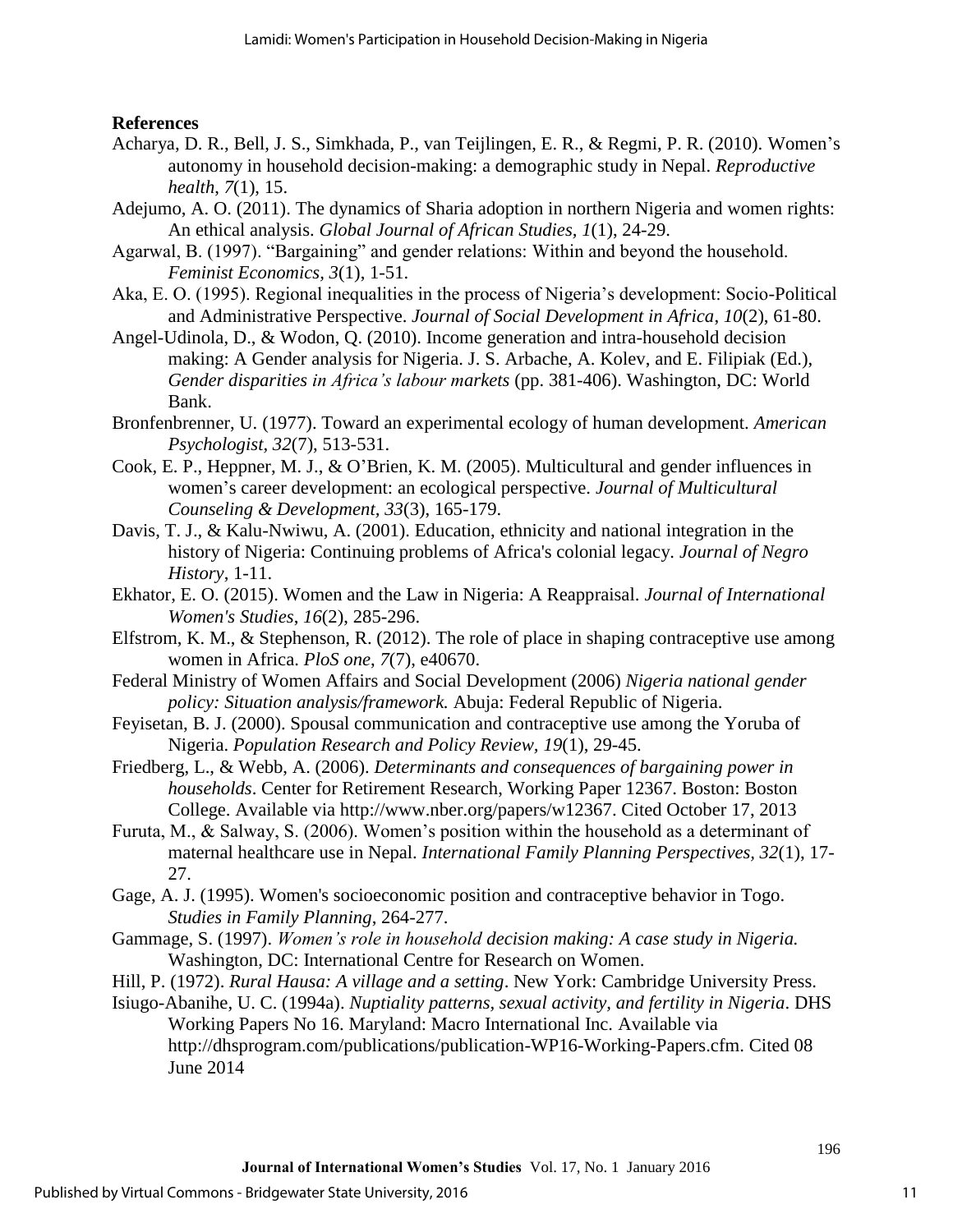- Isiugo-Abanihe, U. C. (1994b). Reproductive motivation and family-size preferences among Nigerian men. *Studies in Family Planning, 25*(3), 149-161.
- Jejeebhoy, S. J. (1995). *Women's education, autonomy, and reproductive behaviour: Experience from developing countries.* Oxford: Clarendon Press.
- Kalu, O. U. (2003). Safiyya and Adamah: Punishing adultery with sharia stones in twenty-firstcentury Nigeria. *African Affairs*, *102*(408), 389-408.
- Kritz, M. M., & Makinwa-Adebusoye, P. (1999). Determinants of women's decision-making authority in Nigeria: The ethnic dimension. *Sociological Forum*, *14*(3), 399-424.
- Mabsout, R., & Van Staveren, I. (2010). Disentangling bargaining power from individual and household level to institutions: Evidence on women's position in Ethiopia. *World Development*, *38*(5), 783-796.
- Manser, M., & Brown, M. (1980). Marriage and household decision making: A bargaining analysis. *International Economic Review*, *21*(1), 31-44.
- Mberu, B. U., & Reed, H. E. (2014). Understanding subgroup fertility differentials in Nigeria. *Population Review*, *53*(2), 23-46.
- McHale, S. M., Crouter, A. C., & Whiteman, S. D. (2003). The family contexts of gender development in childhood and adolescence. *Social Development*, *12*(1), 125-148.
- Morgan, S. P., & Niraula, B. B. (1995). Gender inequality and fertility in two Nepali villages. *Population and Development Review, 21*(3), 541-561.
- National Population Commission (NPC) [Nigeria] and ICF International (2014). Nigeria Demographic and Health Survey 2013. Abuja, Nigeria, and Rockville, Maryland, USA: NPC and ICF International.
- Nigatu, D., Gebremariam, A., Abera, M., Setegn, T., & Deribe, K. (2014). Factors associated with women's autonomy regarding maternal and child health care utilization in Bale Zone: a community based cross-sectional study. *BMC women's health*, *14*(1), 79.
- Nikièma, B., Haddad, S., & Potvin, L. (2008). Women bargaining to seek healthcare: Norms, domestic practices, and implications in rural Burkina Faso. *World Development, 36*(4), 608-624.
- Nmehielle, V. O. O. (2004). Sharia law in the northern states of Nigeria: To implement or not to implement, the constitutionality is the question. *Human Rights Quarterly, 26*(3), 730-759.
- Ojo, M. A. (1997). Sexuality, marriage and piety among charismatics in Nigeria. *Religion, 27*(1), 65-79.
- Okonkwo, U. U., & Ezeh, M. N. E. (2008). Implications of missionary education for women in Nigeria: A historical analysis. *Journal of International Women's Studies*, *10*(2), 186-197.
- OlaOlorun, F. M., & Hindin, M. J. (2014). Having a say matters: Influence of decision-making power on contraceptive use among Nigerian women ages 35-49 years. *PloS one*, *9*(6), e98702.
- Oppong, C., & Abu, K. (1987). *Seven roles of women: Impact of education, migration and employment on Ghanaian mothers,* Geneva: International Labour Office.
- Oyediran, K. A., & Odusola A. F. (2004). Poverty and the dynamics of women's participation in household decision-making in Nigeria. *African Population 19, 115-139.*
- Pittin, R. (1990). Selective education: issues of gender, class and ideology in Northern Nigeria. *Review of African political economy*, *17*(48), 7-25.
- Sathar, Z. A., & Kazi, S. (1997). *Women's autonomy, livelihood and fertility: A study of rural Punjab.* Pakistan: Pakistan Institute of Development Economics.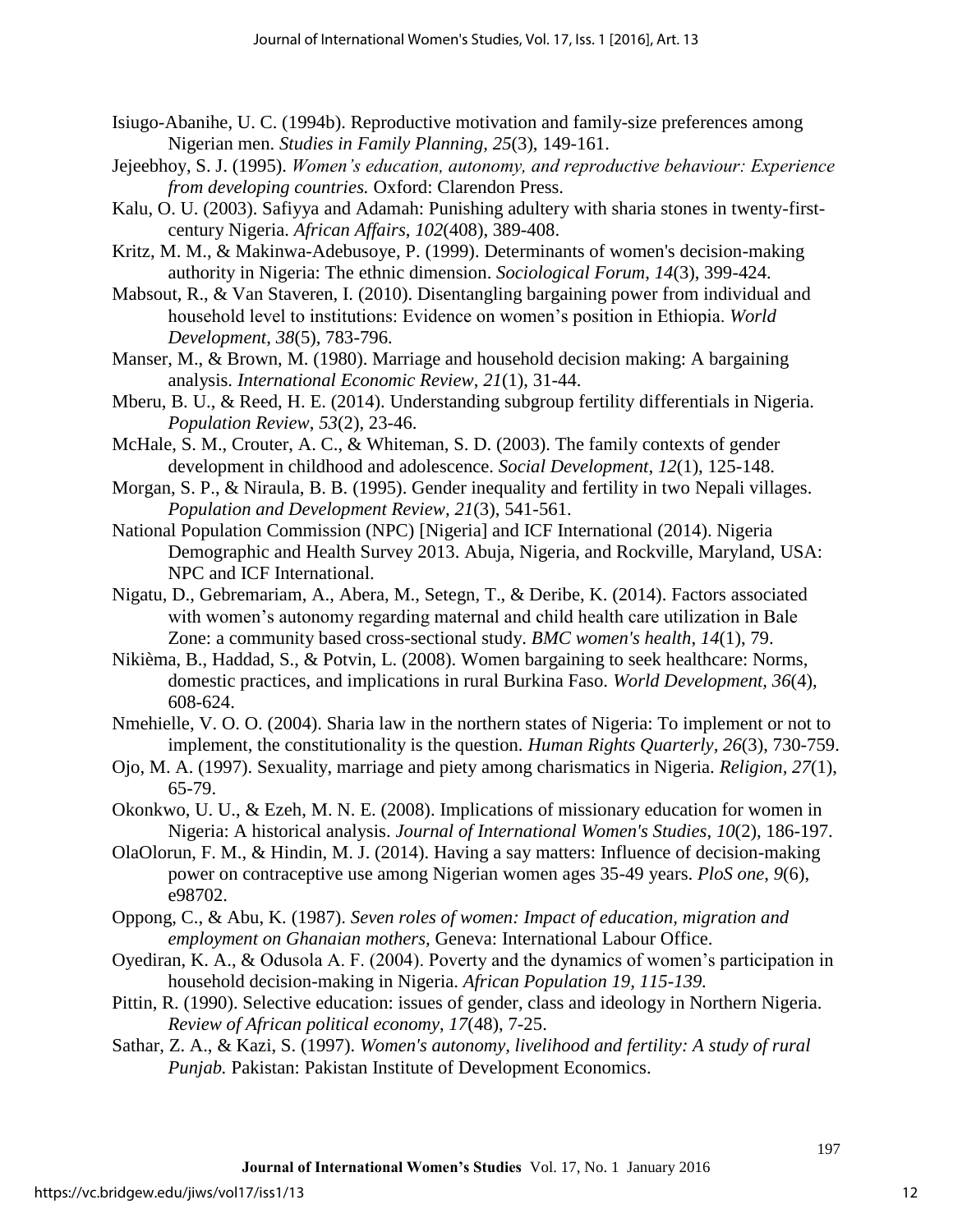- Scommegna, P. (2012). *Dementia cases expected to triple by 2050 as world population ages*. Washington, DC: Population Reference Bureau.
- Staveren, I. v., & Odebode, O. (2007). Gender norms as asymmetric institutions: A case study of Yoruba women in Nigeria. *Journal of Economic Issues, 41*(4), 903-925.
- Steele, F., & Goldstein, H. (2006). A multilevel factor model for mixed binary and ordinal indicators of women's status. *Sociological methods & research*, *35*(1), 137-153.
- United Nations International Education Fund (2001). *Children and women's rights in Nigeria: A wake-up call*. UNICEF, Nigeria Country Office: National Planning Commission.
- Uthman, O. (2008). Geographical variations and contextual effects on age of initiation of sexual intercourse among women in Nigeria: A multilevel and spatial analysis. *International Journal of Health Geographics, 7*(1), 27.

## **Acknowledgement**

 The author deeply appreciates Dr. I-Fen Lin at Bowling Green State University for her comments on an earlier version of this paper.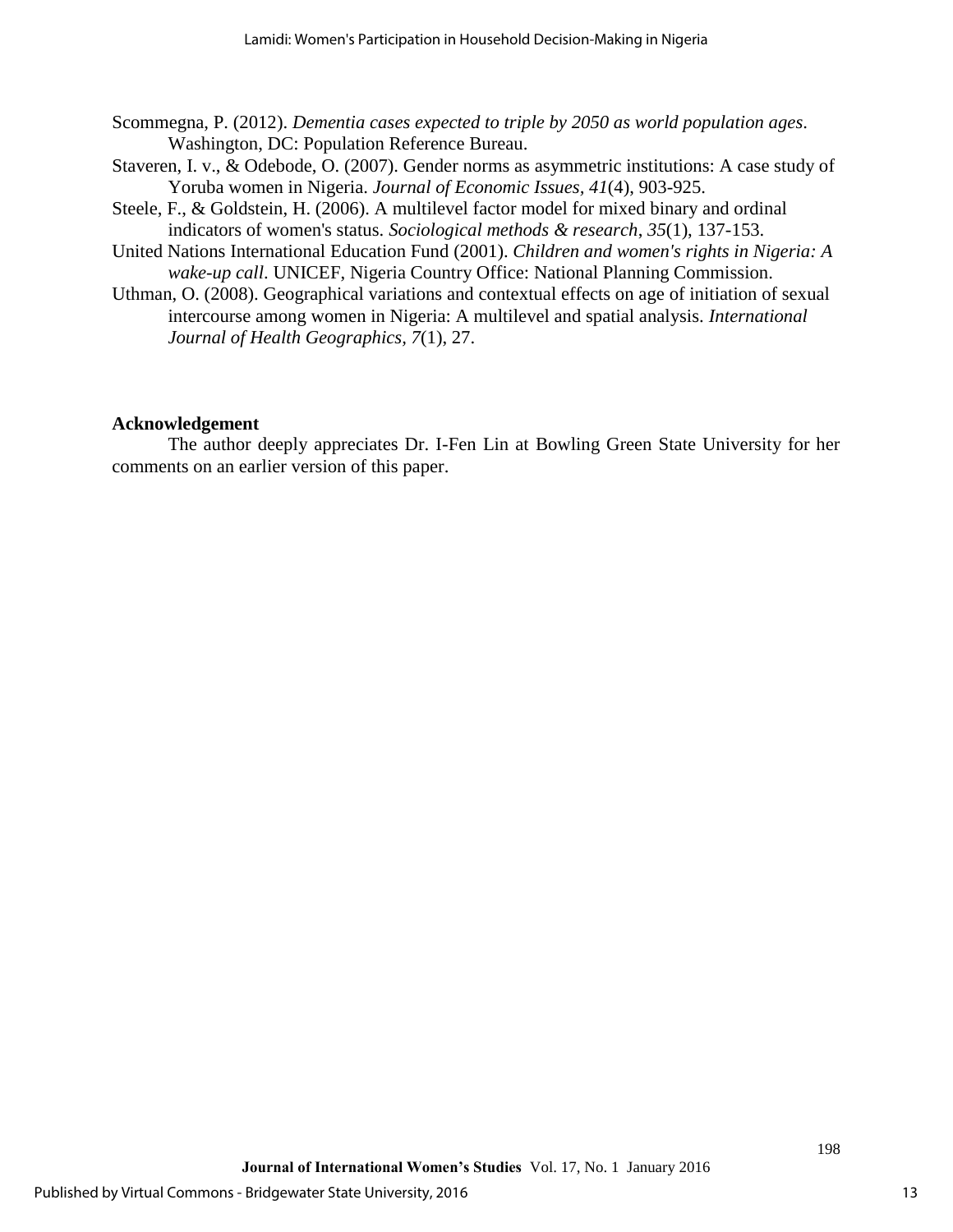#### **Table 1. Descriptive Statistics for Study Variables**

| radio 1. Descriptive biatistics for biddy variables |          |           |                  |              |
|-----------------------------------------------------|----------|-----------|------------------|--------------|
| Variables                                           | M        | <b>SD</b> | Minimum          | Maximum      |
| Individual-level variables                          |          |           |                  |              |
| Decision-making power                               | 1.73     | 1.93      | $\boldsymbol{0}$ | 8            |
| Education                                           |          |           |                  |              |
| No education                                        | 0.49     | 0.50      | $\boldsymbol{0}$ | $\mathbf 1$  |
| Primary education                                   | 0.19     | 0.39      | $\boldsymbol{0}$ | $\mathbf{1}$ |
| Secondary education                                 | 0.25     | 0.43      | $\boldsymbol{0}$ | $\mathbf{1}$ |
| Higher education                                    | 0.07     | 0.26      | $\boldsymbol{0}$ | $\mathbf{1}$ |
| Household wealth                                    |          |           |                  |              |
| Poorest                                             | 0.23     | 0.42      | $\boldsymbol{0}$ | $\mathbf{1}$ |
| Poorer                                              | 0.21     | 0.41      | $\boldsymbol{0}$ | 1            |
| Middle                                              | 0.18     | 0.38      | $\boldsymbol{0}$ | 1            |
| Richer                                              | 0.18     | 0.39      | $\boldsymbol{0}$ | $\mathbf{1}$ |
| Richest                                             | 0.19     | 0.40      | $\boldsymbol{0}$ | $\mathbf{1}$ |
| Employment                                          |          |           |                  |              |
| Unemployed                                          | 0.29     | 0.45      | $\boldsymbol{0}$ | 1            |
| Non-professional                                    | 0.66     | 0.47      | $\boldsymbol{0}$ | $\mathbf{1}$ |
| Professional                                        | 0.05     | 0.21      | $\boldsymbol{0}$ | $\mathbf{1}$ |
| Urban residence                                     | 0.36     | 0.48      | $\boldsymbol{0}$ | $\mathbf{1}$ |
| Religious affiliation                               |          |           |                  |              |
| Catholic                                            | 0.08     | 0.28      | $\boldsymbol{0}$ | $\mathbf{1}$ |
| Protestant                                          | 0.29     | 0.45      | $\boldsymbol{0}$ | $\mathbf{1}$ |
| Muslim                                              | 0.61     | 0.49      | $\boldsymbol{0}$ | $\mathbf{1}$ |
| Others                                              | 0.02     | 0.12      | $\boldsymbol{0}$ | $\mathbf{1}$ |
|                                                     |          |           |                  |              |
| Polygyny                                            | 0.33     | 0.47      | $\boldsymbol{0}$ | 1            |
| Number of children                                  | 4.01     | 2.88      | $\overline{0}$   | 18           |
| Age                                                 | 31.28    | 8.83      | 15               | 49           |
| Age gap                                             | 10.47    | 7.47      | $-17$            | 79           |
| Ethnicity                                           |          |           |                  |              |
| Hausa/Fulani/Kanuri                                 | 0.44     | 0.50      | $\theta$         | 1            |
| Igbo                                                | 0.11     | 0.31      | $\boldsymbol{0}$ | 1            |
| Niger-Delta                                         | $0.07\,$ | 0.26      | $\boldsymbol{0}$ | 1            |
| Middle-Belt                                         | 0.11     | 0.31      | $\boldsymbol{0}$ | 1            |
| Yoruba                                              | 0.13     | 0.34      | $\boldsymbol{0}$ | 1            |
| Others                                              | 0.15     | 0.36      | $\boldsymbol{0}$ | $\mathbf{1}$ |
| State-level variables                               |          |           |                  |              |
| Sharia state                                        | 0.53     | 0.50      | $\boldsymbol{0}$ | 1            |
| % women literate                                    | 40.87    | 27.62     | 6.10             | 93.53        |
| % women employed                                    | 71.87    | 16.23     | 28.99            | 96.38        |

Source: 2013 NDHS. Age gap is age difference between women and their spouses. The descriptive statistics are based on weighted data.  $M =$  mean;  $SD =$  Standard deviations.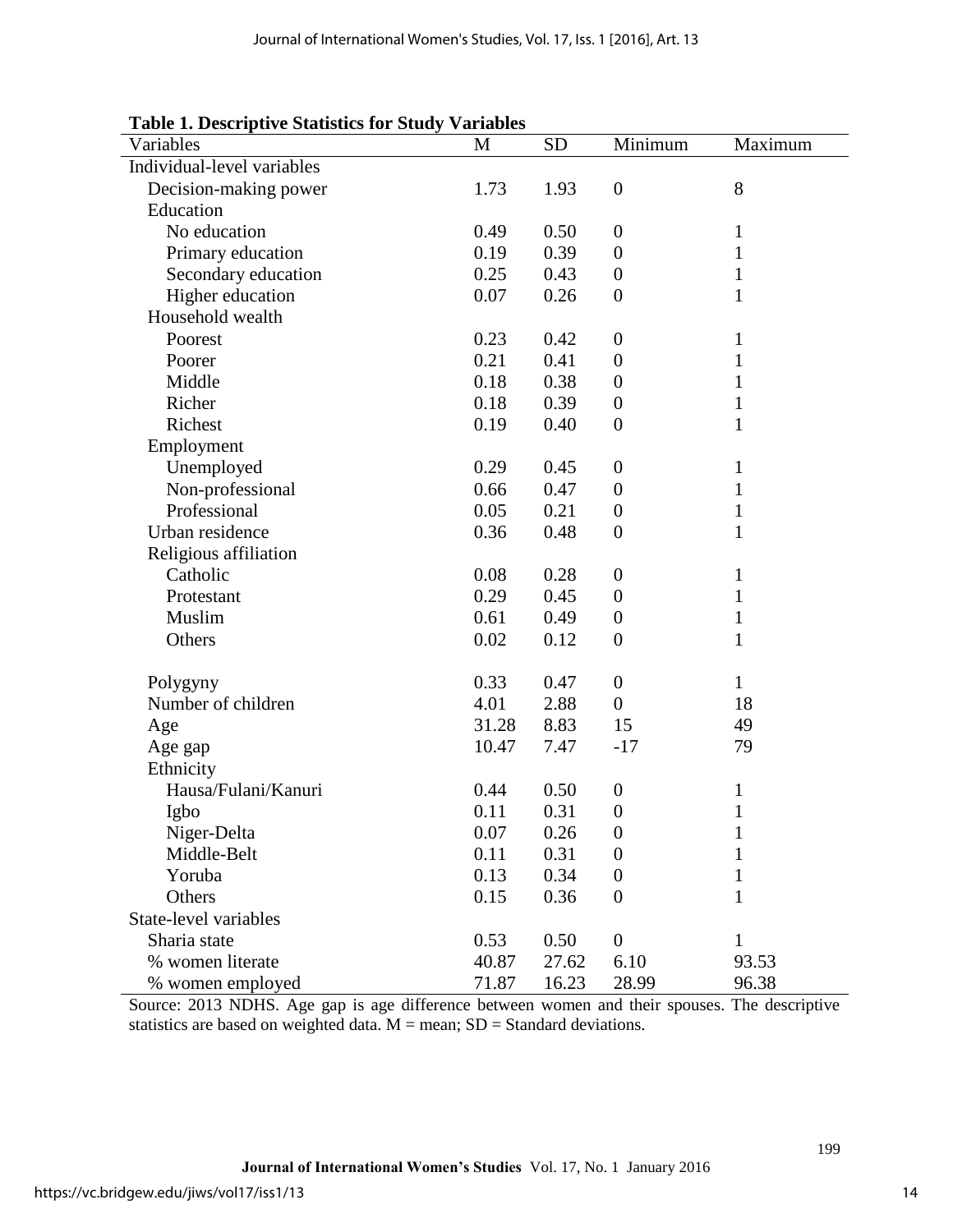|              |                | State-level variables |                  |                  |                  |  |  |
|--------------|----------------|-----------------------|------------------|------------------|------------------|--|--|
| Rank         | <b>States</b>  | Decision-making power | $\%$<br>literate | $\%$<br>employed | Sharia           |  |  |
|              |                | M(SD)                 | women            | women            | state            |  |  |
| $\mathbf{1}$ | Ekiti          | 3.57(3.02)            | 89.61            | 88.17            | $\boldsymbol{0}$ |  |  |
| $\sqrt{2}$   | Rivers         | 3.52(1.38)            | 81.55            | 88.25            | $\boldsymbol{0}$ |  |  |
| 3            | Kwara          | 3.42(1.74)            | 54.22            | 86.18            | $\overline{0}$   |  |  |
| 4            | Imo            | 3.33(1.42)            | 92.48            | 72.13            | $\boldsymbol{0}$ |  |  |
| 5            | Delta          | 3.30(2.46)            | 67.87            | 78.15            | $\boldsymbol{0}$ |  |  |
| 6            | Lagos          | 3.25(1.35)            | 86.43            | 84.06            | $\boldsymbol{0}$ |  |  |
| $\tau$       | Oyo            | 3.21(1.35)            | 63.34            | 94.31            | $\boldsymbol{0}$ |  |  |
| $8\,$        | Ogun           | 3.20(1.17)            | 69.85            | 92.86            | $\boldsymbol{0}$ |  |  |
| 9            | Anambra        | 3.15(1.53)            | 87.93            | 77.71            | $\boldsymbol{0}$ |  |  |
| 10           | Cross river    | 3.02(1.75)            | 62.68            | 81.31            | $\boldsymbol{0}$ |  |  |
| 11           | Ondo           | 2.98(2.04)            | 70.77            | 89.36            | $\boldsymbol{0}$ |  |  |
| 12           | Enugu          | 2.96(2.07)            | 71.09            | 84.55            | $\boldsymbol{0}$ |  |  |
| 13           | Kogi           | 2.90(2.63)            | 60.80            | 87.89            | $\boldsymbol{0}$ |  |  |
| 14           | Edo            | 2.80(1.93)            | 77.10            | 82.95            | $\boldsymbol{0}$ |  |  |
| 15           | Plateau        | 2.73(2.03)            | 57.04            | 63.27            | $\mathbf{1}$     |  |  |
| 16           | Ebonyi         | 2.72(1.80)            | 56.50            | 91.90            | $\boldsymbol{0}$ |  |  |
| 17           | Nasarawa       | 2.70(2.30)            | 47.62            | 76.89            | $\boldsymbol{0}$ |  |  |
| 18           | Akwa ibom      | 2.63(2.04)            | 78.85            | 84.80            | $\boldsymbol{0}$ |  |  |
| 19           | Abia           | 2.61(2.67)            | 88.61            | 86.61            | $\boldsymbol{0}$ |  |  |
| 20           | Osun           | 2.33(2.04)            | 88.71            | 96.15            | $\boldsymbol{0}$ |  |  |
| 21           | Fct-abuja      | 2.32(2.93)            | 71.24            | 64.57            | $\boldsymbol{0}$ |  |  |
| 22           | Kaduna         | 2.11(1.43)            | 42.01            | 68.66            | $\mathbf{1}$     |  |  |
| 23           | Taraba         | 2.08(2.16)            | 32.95            | 67.70            | $\boldsymbol{0}$ |  |  |
| 24           | Bayelsa        | 2.04(2.70)            | 69.55            | 82.17            | $\boldsymbol{0}$ |  |  |
| 25           | <b>Nigeria</b> | 1.73(1.93)            | 41.14            | 71.09            | 0.53             |  |  |
| 26           | Benue          | 1.62(1.68)            | 42.21            | 88.01            | $\boldsymbol{0}$ |  |  |
| 27           | Adamawa        | 1.57(2.10)            | 42.26            | 65.01            | $\mathbf{1}$     |  |  |
| 28           | Katsina        | 1.57(1.68)            | 12.32            | 69.65            | $\mathbf{1}$     |  |  |
| 29           | Bauchi         | 1.14(1.47)            | 15.65            | 57.43            | $\mathbf{1}$     |  |  |
| 30           | Niger          | 0.91(1.29)            | 21.81            | 82.05            | $\boldsymbol{0}$ |  |  |
| 31           | <b>Borno</b>   | 0.88(1.03)            | 14.25            | 28.80            | 1                |  |  |
| 32           | Jigawa         | 0.77(1.47)            | 9.46             | 55.25            | 1                |  |  |
| 33           | Yobe           | 0.43(0.92)            | 8.21             | 36.52            | 1                |  |  |
| 34           | Zamfara        | 0.39(0.65)            | 7.66             | 68.32            | 1                |  |  |
| 35           | Gombe          | 0.36(1.47)            | 27.38            | 47.81            | 1                |  |  |
| 36           | Kebbi          | 0.19(0.69)            | 7.08             | 63.89            | $\boldsymbol{0}$ |  |  |
| 37           | Kano           | 0.07(0.41)            | 25.85            | 66.20            | $\mathbf 1$      |  |  |
| 38           | Sokoto         | 0.05(0.50)            | 7.13             | 48.29            | $\mathbf{1}$     |  |  |

**Table 2. Ranking of States According to Average Women's Decision-making Power and Distribution of State-level Variables** 

Source: 2013 Nigeria Demographic and Health Survey